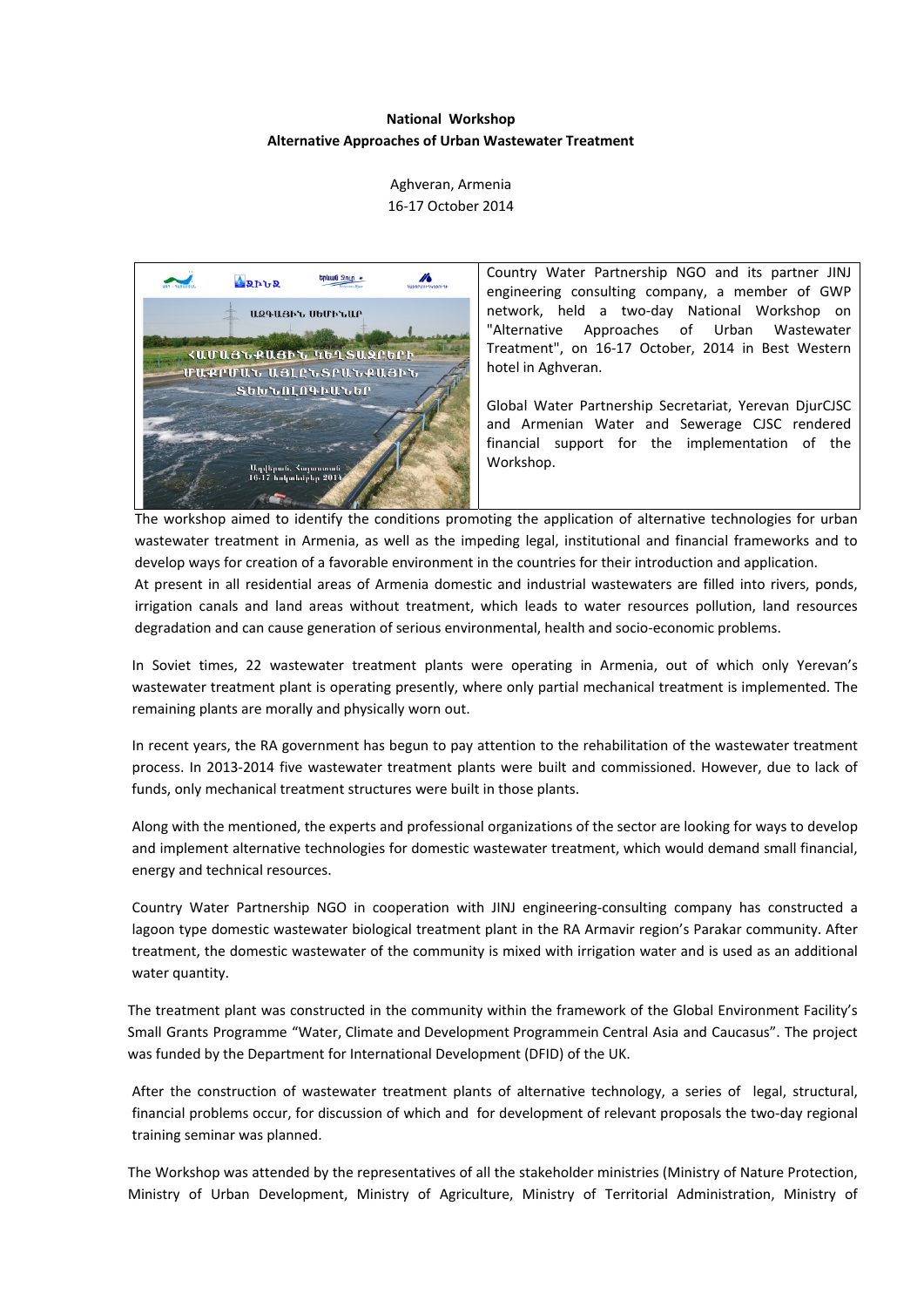Economy), agencies (Public Services Regulatory Commission, State Water Committee), regional councils of all 10 marzes, Yerevan Municipality, water companies, village administrations, international organizations (UNDP, GEF, ABRD), NGOs, consulting firms, American University of Armenia, mass media.



The speakers of the plenary session presented the current situation of the wastewater removal and treatment in Armenia, the legislative and regulatory framework of wastewater treatment, enforcing constraints, the mechanisms regulating the wastewater treatment process. Health problemsrelated to wastewater removal and treatment were also presented.

Then the experts presented alternative technologies of municipal wastewater treatment, as well as their application practice in Armenia.



Speakers of plenary session

After the plenary session, the participants were divided into three groups and discussed the following issues:

- **1.** Wastewater treatment technologies, investment approaches and incentive mechanisms.
- **2.** Improvement of legal and institutional framework aimed at rehabilitation and development of sanitation sector.
- **3.** Environmental, health and social issues.

As a result of the group discussion the following questions were raised:

#### *The first group: Wastewater treatment technologies, investment approaches and incentive mechanisms*

As a result of the discussions at the group composed of experts the following key issues and approaches were highlighted:

1. All alternative technologies tested in different countries that fit to the conditions of our country are acceptable and applicable for treatment of wastewater removed from settlements. At the same time it should be taken into account that the technology selection will depend on the local conditions, the qualitative composition of wastewater, the requirements for the treatment, etc. .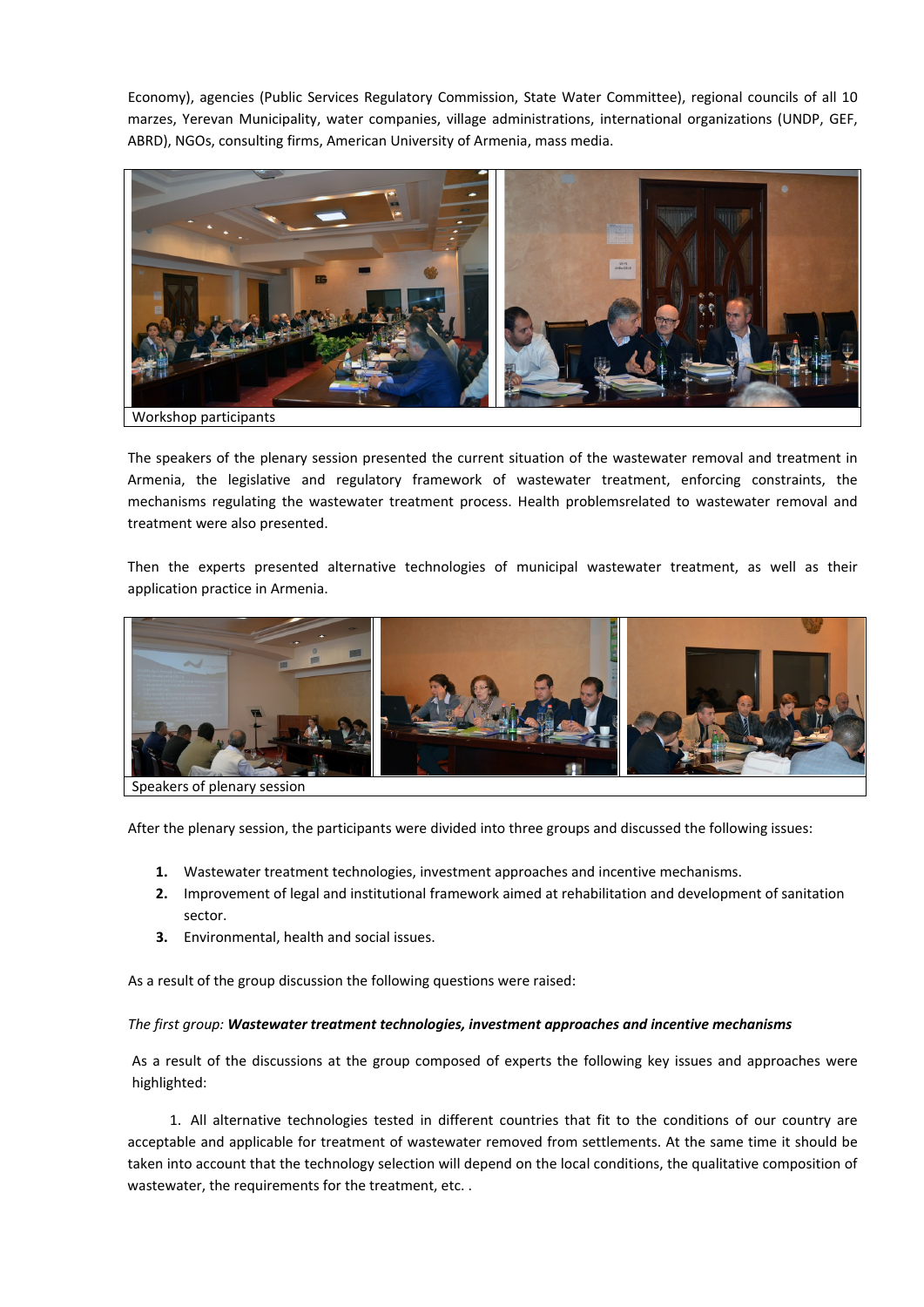2. Given the present actual share of funding allotted to the wastewater sector from the state budget, it is not realistic to anticipate tangible investments in the sector in coming 10 to 20 years.

In case if the current situation is not changed during the next 10 years the existing systems will deteriorate even more. As a result the investments required for rehabilitation and improvement of the systems will double.

Therefore, the situation requires that any initiative in wastewater removal and treatment process is supported and encouraged, provided that it has the potential to solve the problems even at small scale. That is, reasonable approaches must be developed and adopted and favorable conditions for attracting funds to the extent possible must be created independent on the size of funding. As such an approach the slogan **"Treat today as far as you can"** is proposed.

3. In case such a slogan is adopted, the rehabilitation, improvement and development process of wastewater removal and treatment systems must have a vertical vector in addition to the horizontal vector, which allows achieving the ultimate objective of establishing a complete system through a staged manner, with gradual implementation of the planned volumes.

4. Running the process with involving various sizes of investments will promote part by part advancement of the process, i.e. staged implementation, as a result of which, maybe slowly, but steadily, the overall program implementation will be provided. On the other hand, getting certain tangible results in certain stages can stimulate allocation of new investments, thereby speeding up the process.

5. Proposals regarding the source of funds.To solve this important problem, several approaches are proposed:

- a) With the adoption of certain pre-conditions, a bank authorized by the government provides a soft long-term credit for construction of wastewater removal and treatment systems in communities. The priority selection of the community and the capacity and volume of the sewerage system are determined in accordance with specific criteria developed by expert group (a proposal for settlements prioritization criteria and determining their values was submitted by JINJCompany).
- b) Implementation of targeted fundraising by legal or physical investors for any settlement or facility. It is very desirable that such investors benefit from significant tax privileges, which will promote expansion of the process scope.
- c) Adoption and implementation of economic incentive mechanism for construction of wastewater treatment plants for industrial enterprises, food, recreation and commercial facilities to motivate the owners to construct and operate wastewater treatment plants.

6. Establish a catalogue of designs for treatment plants of various capacities and technologies that are duplicated in different localities, which will lead to reduction of design costs and will help the investors in making correct decision.

7. Enforcement of the presence of improved public toilets and treatment of removed wastewater at tourism facilities, catering facilities located near the main highways, unorganized but paid recreation areas, as well as at car charging stations.

8. Adoption of the mandatory environmental policies of international financing institutions in commercial banks'crediting regulations for providing loans to various types of commercial constructions.

9. Along with the construction of new municipal wastewater treatment plants in Armenia, enforcement of the entities producing non‐household wastewater to pre‐treat the wastewater.

#### *The second group: Legal regulation ways of water supply and sanitation sector*

As the first step of the sector regulation, adoption of legal act was considered. The main problem is the choice of one of two possible approaches.: 1) water supply and sanitation sector regulation under the Water Code, 2) adoption of a new law regulating water supply and sanitation sector. Although both options were methodologically acceptable, the participants mainly spoke in favor of the new law, which would allow integrated regulation of public relations of the sector. At the same time, the participants appreciated the principle of considering the water systems to be the state property, as ratified in the Water Code.

The participants emphasized the importance of the approach that selection of any option should be based on the developed concept paper, which will comprehensively assess the advantages and disadvantages of both options.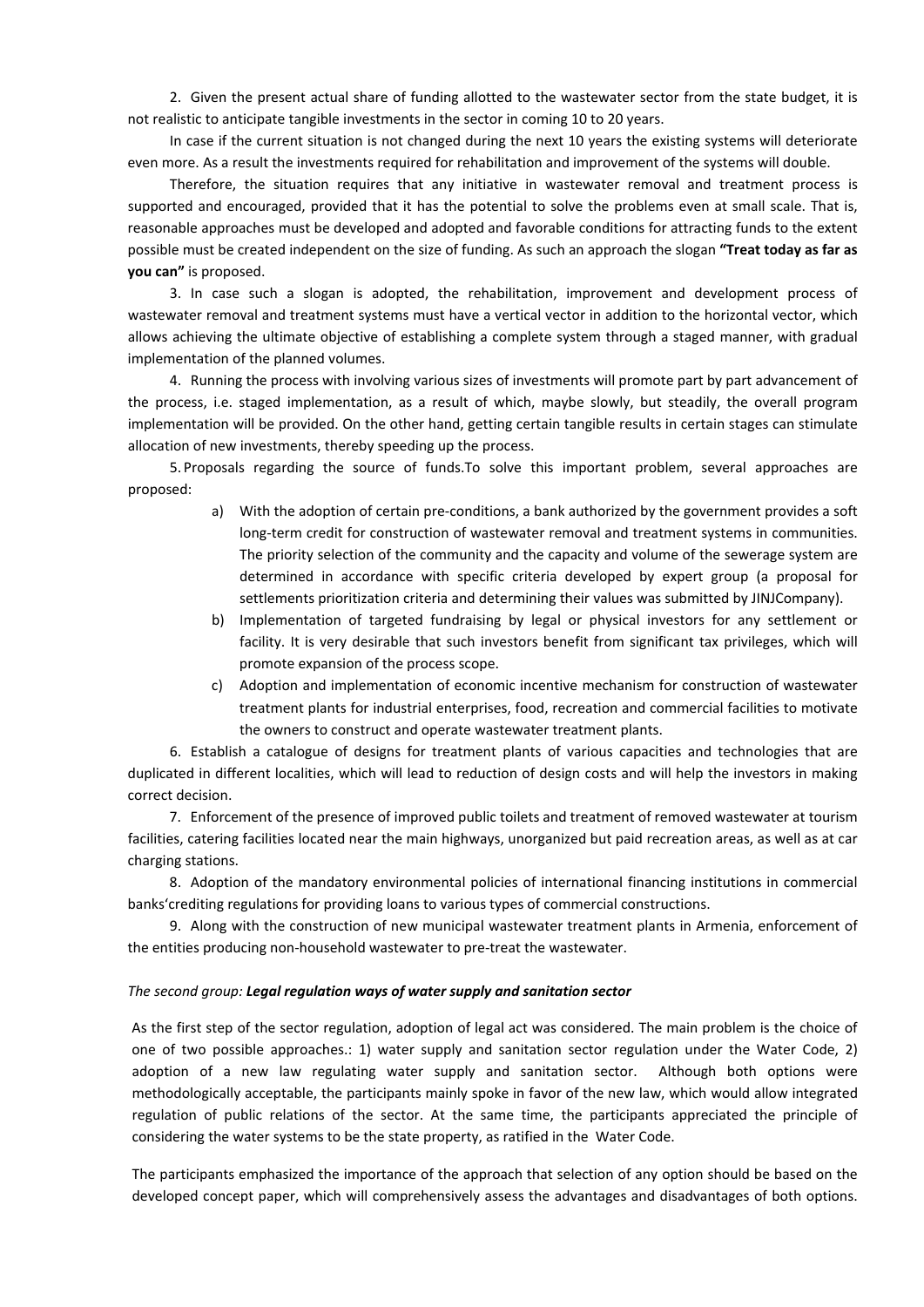The need to clearly distinguish between the legislative act subject to development and the regulations resulting from it was mentioned.

While observing the problem from the institutional point of view, the importance to clearly differentiate the authorities of the sector regulation, management and control was alsomentioned. Besides, the legal regulation process monitoring, which makes it possible to evaluate the effectiveness of regulation was emphasized.

## **Tariffs and economic tools**

In terms of setting the tariffs of the provided services, it was emphasized that the legal act to be adopted (an addendum to the Water Code or a new law) shall establish the basic principles of tariff formation, as well as the ratio of the tariff to the minimum consumer basket (price index, "tolerable tariff" concept).

In the tariff setting context, the issue of including the loan management costs for establishment and reconstruction of wastewater system was raised. The problem was considered particularly for the communities that do not have wastewater systems. In this regard also the issues of handing over the wastewater system to the community for future management and establishment of tariffs will also become subject to regulation.

Importance was attached to setting of privileges for different groups, for example for households.

#### **Urban development issues**

Water and wastewater system design is one of the most important components of the modern concept for sustainable development of residential areas. In this context reviewing of construction norms and rules (SNiP) is crucial for water supply and sewerage systems (the current rules were adopted in 1984). Given the fact that these norms are generally reviewed every 5years, the existing regulatory and technical documents are out of date. In this regard, it is also needed to review the existing sanitary norms.

The importance of improving the enforcement mechanisms, control and responsible authorities was mentioned.

The discussion results were summarized in the following formula:

## **Unuseful wastewater –Useful waste = Useful water**

## *The third group: Environmental, health and social problems caused by untreated wastewater*

As a result of the group work, the environmental, health and social problems caused by untreated wastewater were identified.

From environmental point of view, wastewater was considered not only as a source of pollution of water and land resources, but also as a factor responsible for degradation of aquatic and terrestrial ecosystems and affecting public health.

As a result of the group work, a number of measures were proposed, which will allow assessing the ecosystem and health effects of untreated wastewater.

The group members noted that such complex assessments had not been done so far, which did not allow weighting the need of construction of wastewater treatment plants and the size of damage caused to ecosystems and human health.

The group made the following recommendations:

- 1. Conduct financial‐economic analysis of the damage caused to ecosystems and public health and construction of wastewater treatment plants.
- 2. Assess the impact of mining on public health (since 2014 the MH has started a program, during which the impact of mining on different age groups will be assessed), as a result of which it will be possible to identify the impact of untreated industrial wastewater in different communities and regions.